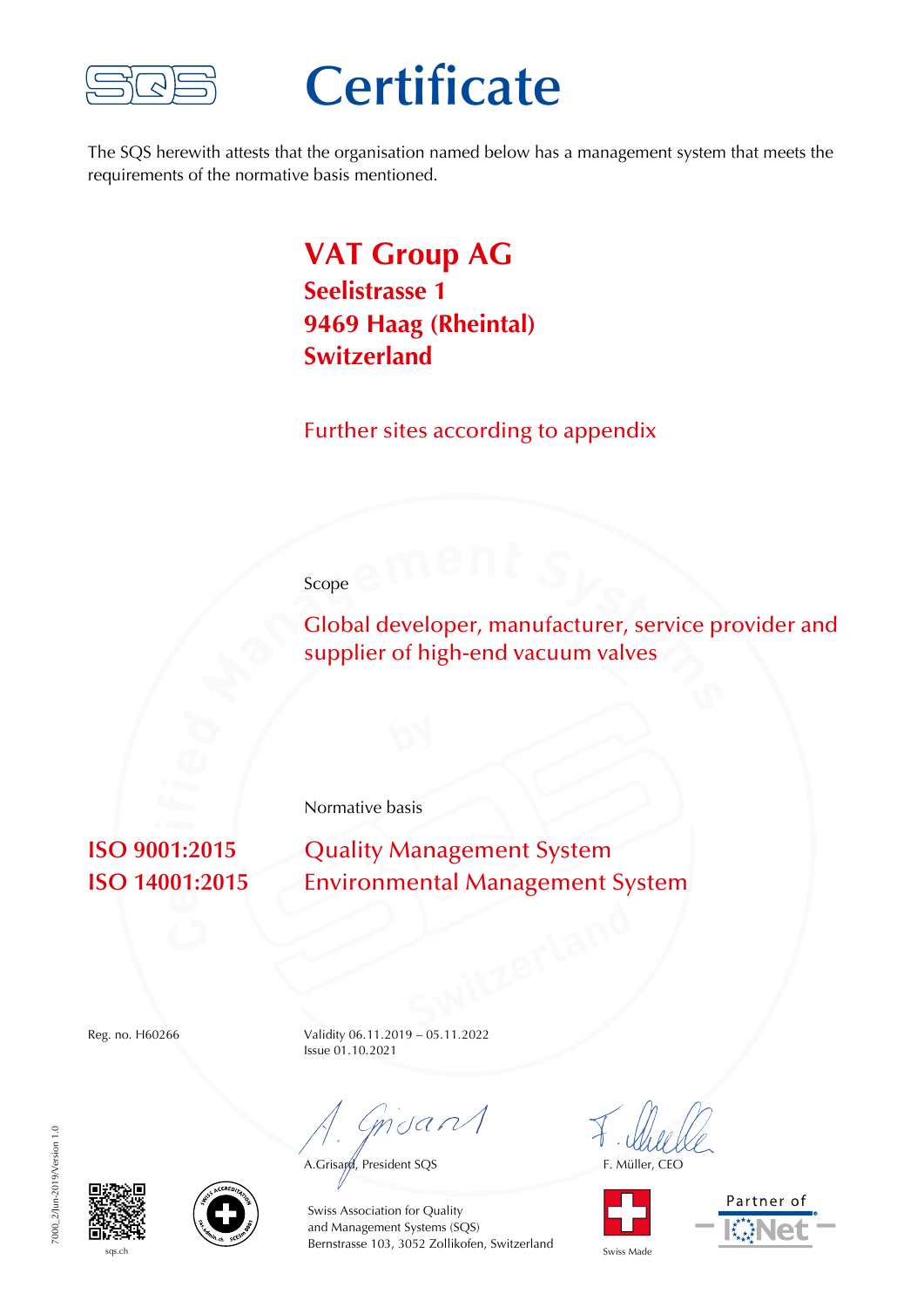

# **Appendix**

Appendix of main certificate Reg. no. H60266

## **VAT Group AG Seelistrasse 1 9469 Haag (Rheintal) Switzerland**

| Central function                                                                                                                                                      | Scope                                                                                         | Norm / Revision                 | Reg. no. | Validity                 |
|-----------------------------------------------------------------------------------------------------------------------------------------------------------------------|-----------------------------------------------------------------------------------------------|---------------------------------|----------|--------------------------|
| <b>VAT Group AG</b><br>Seelistrasse 1<br>9469 Haag (Rheintal)<br>Switzerland                                                                                          | Global developer, manufacturer, service provider<br>and supplier of high-end vacuum valves    | ISO 9001:2015<br>ISO 14001:2015 | H60266   | 06.11.2019<br>05.11.2022 |
| Locations                                                                                                                                                             | Scope                                                                                         | Norm / Revision                 | Reg. no. | Validity                 |
| <b>VAT Vakuumventile AG</b><br>Seelistrasse 1<br>9469 Haag (Rheintal)<br>Switzerland                                                                                  | Global developer, manufacturer, service provider<br>and supplier of high-end vacuum valves    | ISO 9001:2015<br>ISO 14001:2015 | H60266   | 06.11.2019<br>05.11.2022 |
| <b>COMVAT AG</b><br>Scharastrasse 1<br>9469 Haag (Rheintal)<br>Switzerland                                                                                            | Design and manufacturing of membrance<br>capsules and welded bellows                          | ISO 9001:2015<br>ISO 14001:2015 | H60266   | 20.11.2020<br>05.11.2022 |
| <b>VAT Manufacturing Malaysia</b><br>Sdn. Bhd., Plot 307, Persiaran Cassia<br>Selatan1,<br>Batu Kawan Industrial Park, Mk. 13<br>Malaysia<br>10050 Penang<br>Malaysia | Global manufacturer, service provider and supplier<br>of high-end vacuum valves               | ISO 9001:2015<br>ISO 14001:2015 | H60266   | 06.11.2019<br>05.11.2022 |
| <b>VAT Romania SRL</b><br>Zona Industriala de Vest Str.I Nr.9<br>310375 Arad<br>Romania                                                                               | Global manufacturer, service provider and supplier ISO 9001:2015<br>of high-end vacuum valves | ISO 14001:2015                  | H60266   | 06.11.2019<br>05.11.2022 |
| <b>VAT Vacuum Products Ltd.</b><br><b>Edmund House</b><br>Rugby Road<br>Leamington Spa, Warwickshire<br><b>CV32 6EL</b><br>Großbritannien                             | Global manufacturer, service provider and supplier<br>of high-end vacuum valves               | ISO 9001:2015<br>ISO 14001:2015 | H60266   | 06.11.2019<br>05.11.2022 |

7000\_2/Jun-2019/Version 1.0 7000\_2/Jun-2019/Version 1.0





 $s<sub>qs,ch</sub>$  Swiss Made Bernstrasse 103, 3052 Zollikofen, Switzerland Swiss Made Swiss Association for Quality and Management Systems (SQS)

Gnuan

A.Grisayd, President SQS F. Müller, CEO